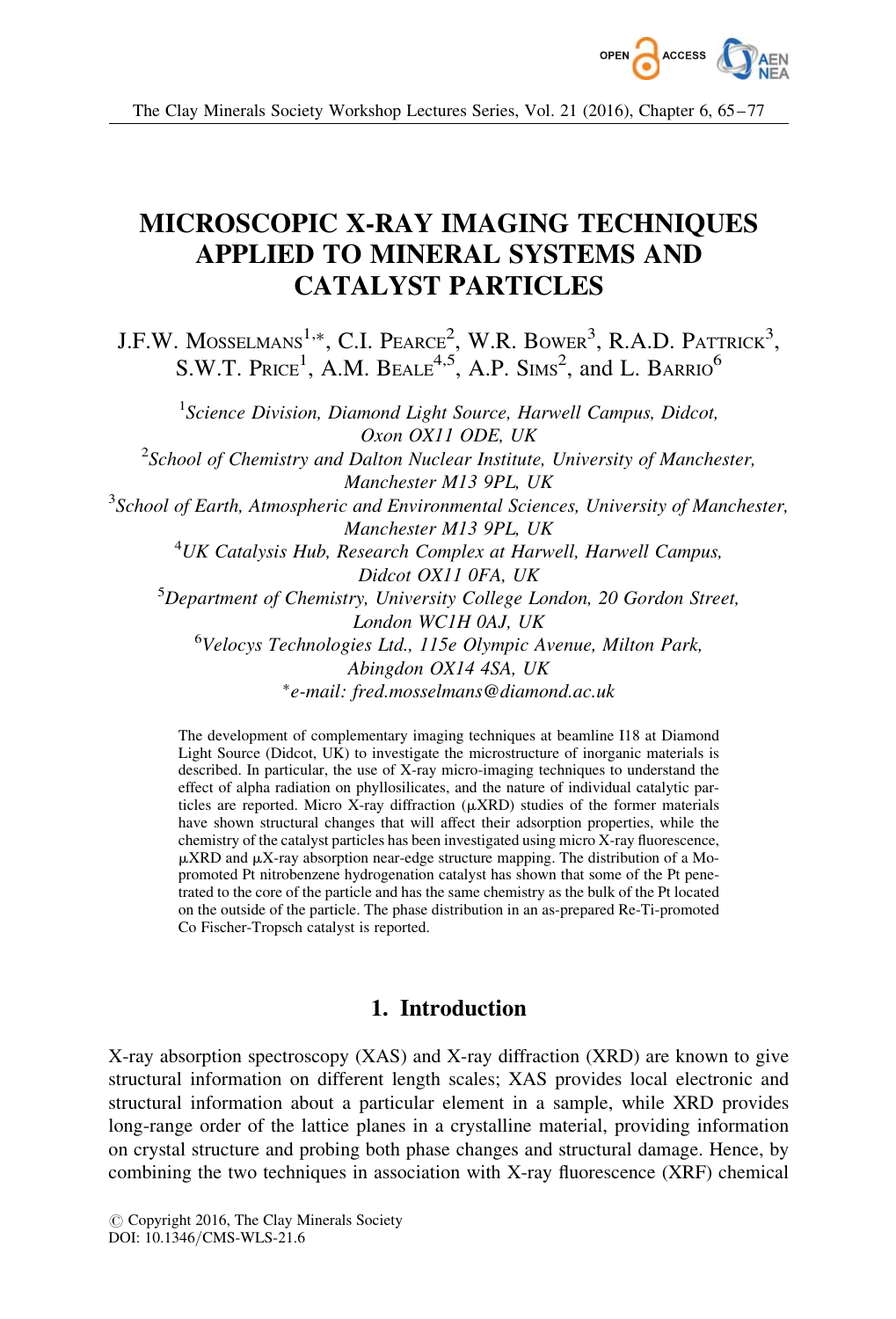mapping, a comprehensive characterization of a material is obtained. Furthermore, the use of a micro- or nano-beam enables heterogeneity to be examined at the scale of the beam size.

The advent of third-generation synchrotron sources with much lower emission characteristics has led to the application of synchrotron microfocus X-ray imaging techniques across the full range of science in the last two decades (e.g. Marcus, 2010). The use of these techniques in environmental science was reviewed by Lombi and Susini (2009) and by Fittschen and Falkenberg (2011). Use of these techniques in mineral studies is also widespread and includes work on Ni-bearing laterites (Roque-Rosell et al., 2010) and the association of thallium with birnessite (Peacock and Moon, 2012).

Phyllosilicates are of critical importance to the international safety cases underpinning the construction of long-term geological disposal facilities (GDF) for highly radioactive wastes. These safety cases have to satisfy the appropriate regulators of the safety and security of all aspects in the development of a geological disposal facility before construction of the GDF can begin. This includes safety during construction, operation, and in the long term after the facility has been closed. Biotite is a ubiquitous component of the crystalline host rocks (granitic lithologies and gneiss) being considered for permanent geological isolation, and phyllosilicate structures are expected to retard radionuclide transport following eventual waste-canister failure, accumulating radiation damage in the process. Biotite mica is a trioctahedral phyllosilicate, characterized by repeated tetrahedral Si sheets surrounding metal-rich octahedral sheets; these TOT layers are bound together weakly by interlayer cations (typically  $K^+$ ). Montmorillonite is a dioctahedral phyllosilicate with a similar layer structure to that of biotite but with a hydrated interlayer containing weakly bound cations, and a particle size of  $\leq 2 \mu m$ . Montmorillonite is the main component of bentonite which will form the backfill surrounding high-level radioactive wastes in GDFs (Lee and Tank, 1985; Allard and Calas, 2009; Savage and Arthur, 2012).

In the field of heterogeneous catalysis, recent developments in diffraction-based X-ray imaging methods such as pencil beam and microfocus X-ray diffraction computed tomography ( $\mu$ XRD-CT) have been demonstrated to provide a deeper understanding of phase distribution of a catalyst over a support  $(e.g.$  Basile *et al.*, 2010; Bleuet *et al.*, 2008; Jacques et al., 2011; Beale et al., 2014). The XAS and/or XRF analysis provide detail on the chemical distribution and nature of the catalytic species (Ruiz-Martinez et al., 2013).

On the microfocus spectroscopy I18 beamline at Diamond a range of synchrotron imaging techniques has been employed in recent years to study both mineralogical and catalytic systems. The advantages of third-generation synchrotron sources and the range of science which they enable have been highlighted recently with respect to the 'Diamond' facility (Materlik et al., 2015). In particular, the use of fluorescence XANES mapping in combination with XRD mapping has been pioneered on the beamline (Brinza et al., 2014). Here, details of recent experiments from I18 are reported including imaging investigations of the layer silicates biotite and montmorillonite (the latter being the main component of bentonite), after they had been subjected to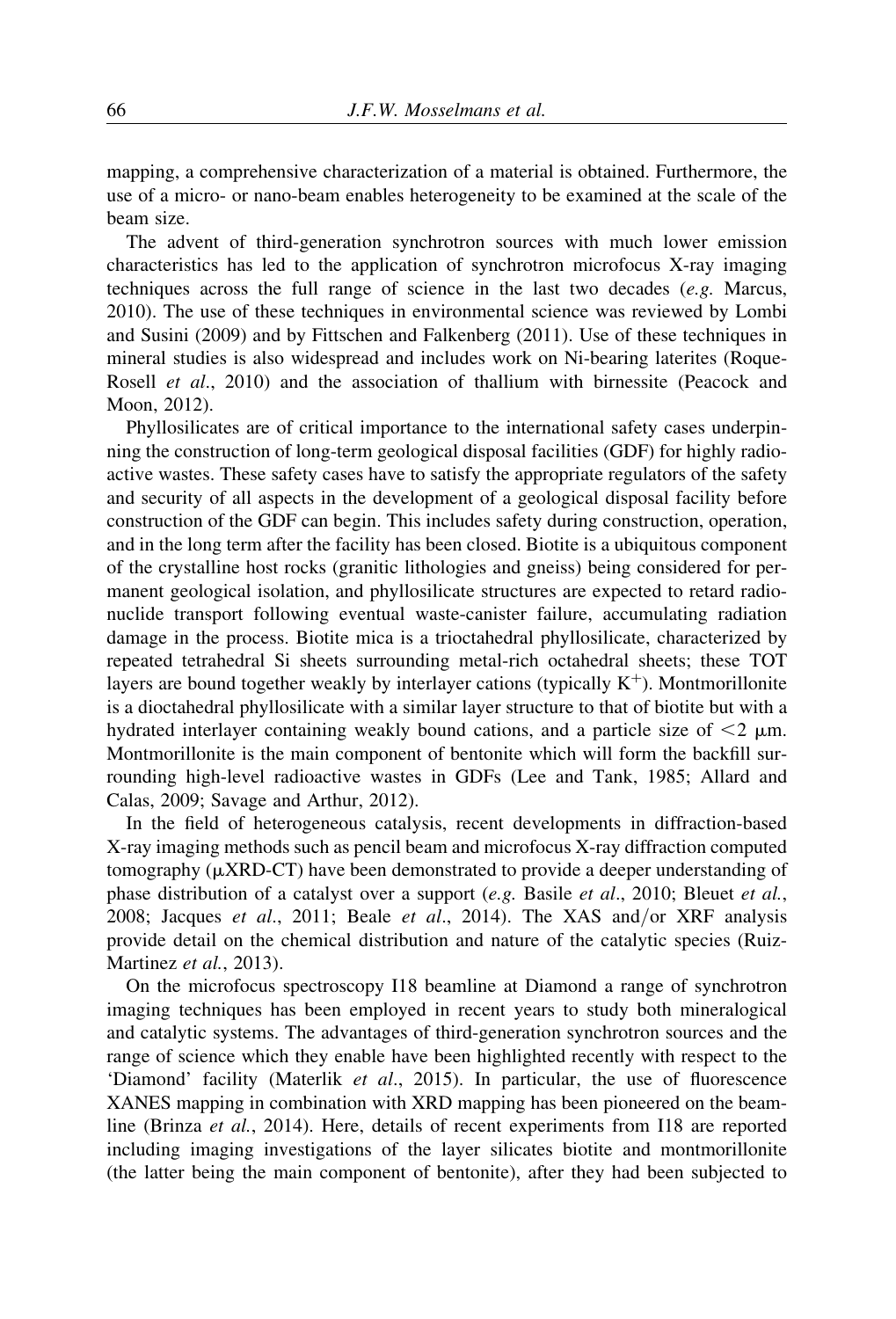controlled doses of alpha-particle radiation and 3D imaging of catalyst particles including one previously reported study (Price et al., 2015a).

# 2. Experimental

Beamline I18 at Diamond has a minimum spot size of  $\sim$  2  $\mu$ m and an energy range from 2 to 20.6 keV (Mosselmans et al., 2009). Focusing is provided by a pair of mechanically bent Kirkpatrick-Baez mirrors by means of which the size of the beam can be tailored to sample requirements. Fluorescence X-rays were collected by a Vortex ME-4 Silicon Drift detector. Diffraction images were recorded using a Photonic Sciences Ltd. CMOS-based camera.

#### 2.1. Phyllosilicates

Study of the effects of radiation damage on the properties of clay minerals (montmorillonite) and micas (biotite) is essential to determine their performance in a GDF and requires spatially resolved structural analysis (Bower et al., 2016). Two phyllosilicate samples were prepared for  $\alpha$ -radiation damage using the Dalton Cumbrian Facility (DCF) pelletron (Leay *et al.*, 2015): (1) a thin  $( $40 \mu m$ )$  sheet of biotite extracted from a large single crystal from Iveland, southern Norway (Rickwood, 1981); and (2) the montmorillonite SCa-3, obtained from the Source Clays Repository of The Clay Minerals Society, was pressed into a pellet (9 ton, 0.3 g, 13 mm) with a density of  $\sim$ 2 g cm<sup>-3</sup> (representative of compacted bentonite), mounted on a glass slide over a hole, and thinned to  $\sim$ 100  $\mu$ m. The pelletron's focused ion beam has a Gaussian profile in real space with respect to particle fluence. Thus, one sample accumulated a range of doses along the beam radius of 6.75 mm, permitting the analysis of relative changes in damage accumulation from a single sample. Along its length the samples were exposed to doses of 0 to  $1 \times 10^{16}$  5 MeV  $^{4}$ He<sup>2+</sup> ions (Bower et al., 2016).

After irradiation the sample was examined on beamline I18 using  $\mu$ XRD and  $\mu$ XANES. A 2  $\mu$ m  $\times$ 5  $\mu$ m beam spot with a beam energy of 12 keV for the biotite and 6.7 eV for montmorillonite was used to collect XRD images every 30  $\mu$ m in a track across the damaged zones. The XRD images were analysed in the program DAWN (Basham et al., 2015). For  $\mu$ XANES, Fe K-edge XAS spectra were acquired along the same traverse as the  $\mu$ XRD data. All XAS data were analyzed in the Demeter Suite (Ravel and Newville, 2005).

## 2.2. Catalysts

Two different catalyst particles were studied. A Mo-promoted Pt carbon-based catalyst (Pt-Mo/C) (BASF SE) used in the selective hydrogenation of nitrobenzene and a  $1\%$ Re and 5% Ti promoted 10% Co oxide on silica (Velocys Technologies Ltd), which is used as a Fischer-Tropsch catalyst. The particle size for both catalysts varied between 80 and 200  $\mu$ m. The imaging reported here was on the as-prepared catalyst in both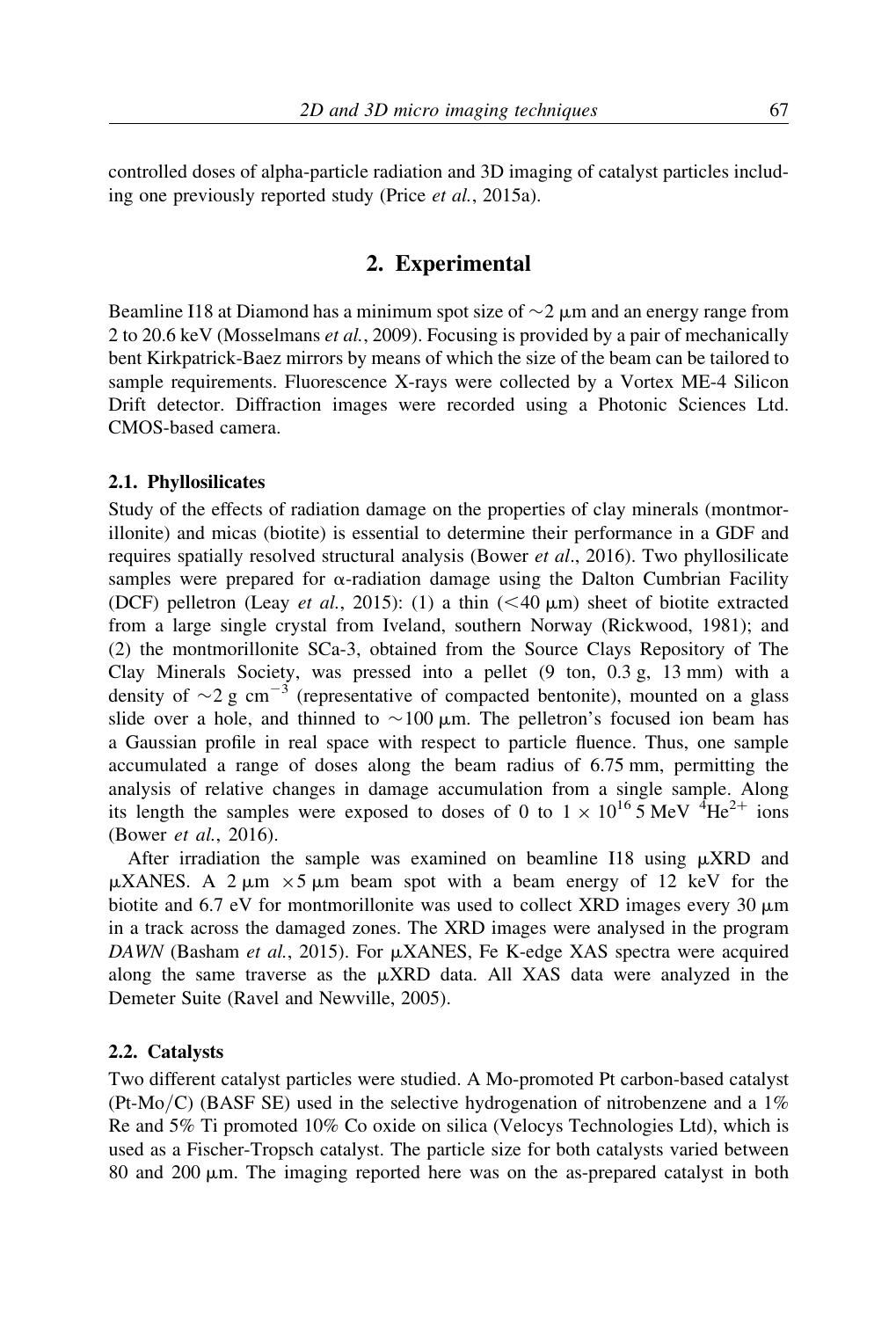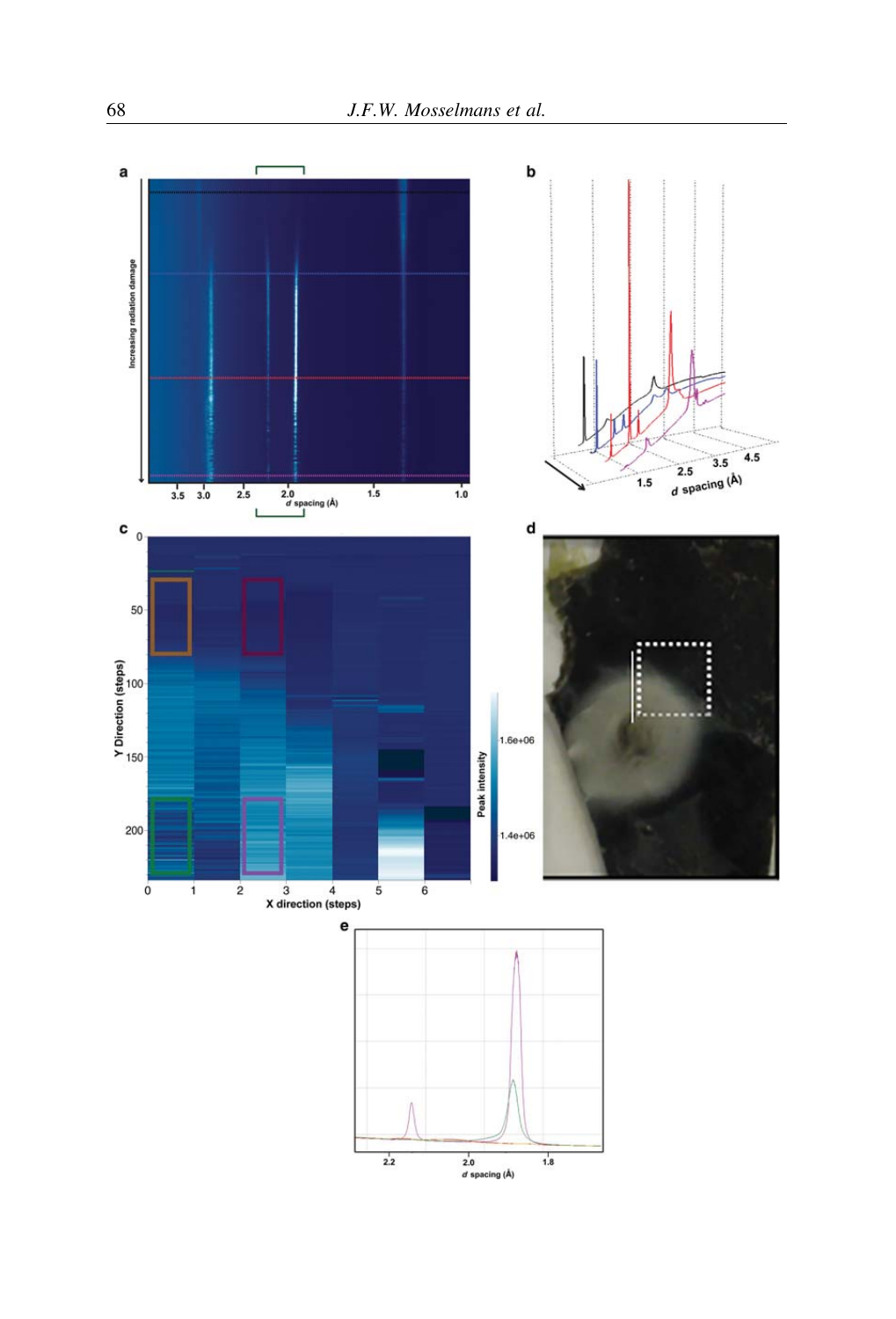cases. One or two small catalyst particles were placed in a  $300 \mu m$  glass capillary supported on glass wool. The capillary was mounted vertically on two mini translation stages on top of a rotation axis enabling placement of the sample in the center of rotation. The XRF tomography of the Pt catalyst particle was performed using a  $2 \mu m \times 2 \mu m$  beam by XRF mapping of the particle at 20.3 keV every 5° of rotation to produce 37 maps. Data analysis was performed using python scripts and then the TomoJ plug-in (Messaoudil et al., 2007) in ImageJ (Schneider et al., 2012). The XANES tomography of a single slice of the particle was performed by collecting XRF line scans across the particle at 37 different rotations at 80 separate incident energies about the Pt  $L_3$  edge. This gave 80 sinograms which were centered before filter back-projection using an inverse RADON transformation to give real-space Pt fluorescence images. These images were stacked and then examined using the program MANTIS (Lerotic et al., 2004). The  $\mu$ -XRD-CT ( $\mu$ -X-ray diffraction computed tomography) was performed on a  $Co/SiO<sub>2</sub>$  catalyst particle by collection of diffraction images at 13 keV at every point in a map of the particle (0.5 s per image). The XRD patterns were calibrated and integrated azimuthally using the program DAWN (Basham *et al.*, 2015). Each 2 $\theta$  step in the reduced dataset was then filter-back projected to create the final 3D datastack having two spatial axes  $(x, y)$  with the 3<sup>rd</sup> axis (z) being the reconstructed pattern (2 $\theta$ ).

# 3. Results and discussion

#### 3.1. Biotite

A one-dimensional (1D) plot showing the changes in XRD peak intensity vs. d spacing in a traverse into the center of the 6.5 mm silver circle of  $\alpha$  particle damage in a crystal of biotite is shown in Figure 1a (see Figure 1d); three 1D plots were extracted from Figure 1a to show the XRD pattern at specific radiation doses (colored lines) in Figure 1b. The d spacings show that the lattice planes expand, contract, and split with increasing dose as the crystal accommodates increased defect densities; new peaks representing different lattice planes (and d spacings) emerge as the biotite breaks down into 'damage-induced' crystallites, revealing previously forbidden reflections. Ultimately, as the radiation damage increases and defects predominate, the peaks fade and become much more sporadic across the region analyzed.

Similar to the clay phase (detailed below), the interlayer reflection ( $\sim$  7.5 Å) shows a small shift to smaller d spacing  $(0.111 \text{ A})$  in the irradiated zone (as shown by lab-based p-XRD). This interlayer contraction may have consequences for radionuclide ion

Figure 1. (a) XRD track into alpha-particle damaged biotite, showing change in peak position as radiation damage increases. (b) Individual 1D XRD patterns at the positions of the horizontal lines are shown. (c) Map of the intensity in the diffraction pattern in the d spacing range  $1.7-2.3$  Å heading into the center of the damage area. The step size was  $30 \mu m$  in the Y direction and 1 mm in the X direction. (d) Photograph showing the sample, the approximate position of the line scan (a) and the area of the map (c). (e) Integrated 1D diffraction patterns from the colored boxes in part c.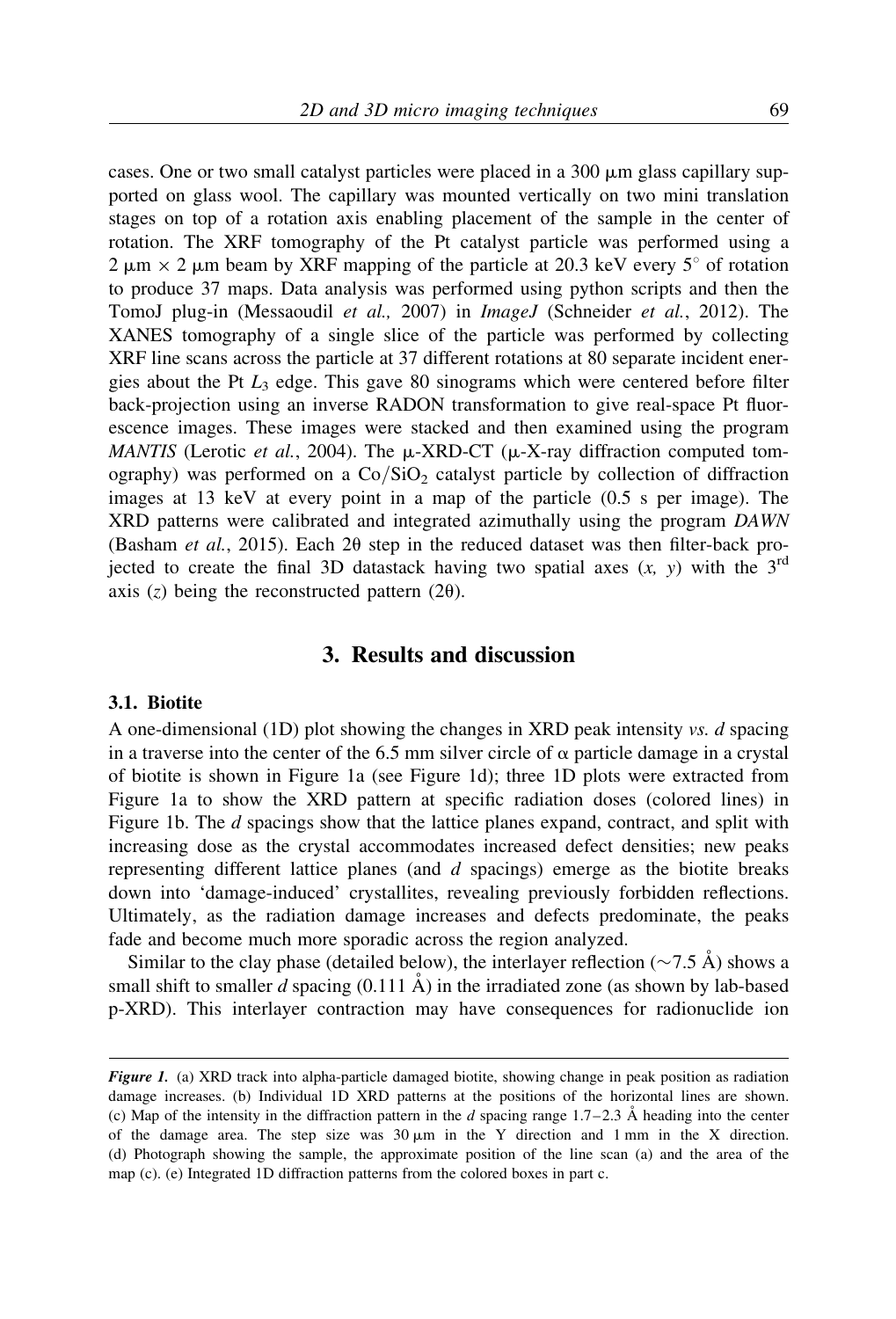uptake. A method using a map to show three-dimensional (3D) representations of structural changes is shown in Figure 1c; the map displays the integrated peak intensity in the d spacing range 11.4–15 Å for seven XRD traverses (patterns were collected at 30  $\mu$ m intervals into the damage zone and at 1 mm intervals across the sample).

The sample and the map area are shown in Figure 1d. The paler blue area represents the in-growing peaks that emerge into the radiation-damaged zone. While there is a clear trend progressing into the damaged zone, the consistency of the intensities perpendicular to this is more sporadic; areas of greatest peak intensity are not necessarily next to each other, revealing the heterogeneity of radiation damage at this scale. The integrated 1D diffraction patterns from the colored regions in the map are also shown in Figure 1e to illustrate the peaks that are present only in the more damaged phase.

The average Fe K-edge XANES for three spectra collected adjacent to the XRD traverse in areas outside and inside the damage zone are shown in Figure 2. Trioctahedral micas contain mainly Fe(II); inconsistent octahedral layer occupancy in biotite (Vedder, 1969) results in dioctahedral domains across these layers, however, which will preferentially retain a small proportion of  $Fe(III)$ . A small shift of the absorption edge to lower energy demonstrates some reduction of the iron with high ion doses. An Fe(III) to Fe(II) reduction mechanism as a result of a-particle irradiation of biotite was proposed by Pattrick et al. (2013), postulating that radiolysis of structural OH groups within the biotite structure liberates reducing electrons under ion bombardment.



Figure 2. Normalized XANES spectra (each spectrum is the average of three individual traces) from the center and edge of the  $\alpha$  particle-damaged biotite. Inset is the 1<sup>st</sup> derivative of the spectra.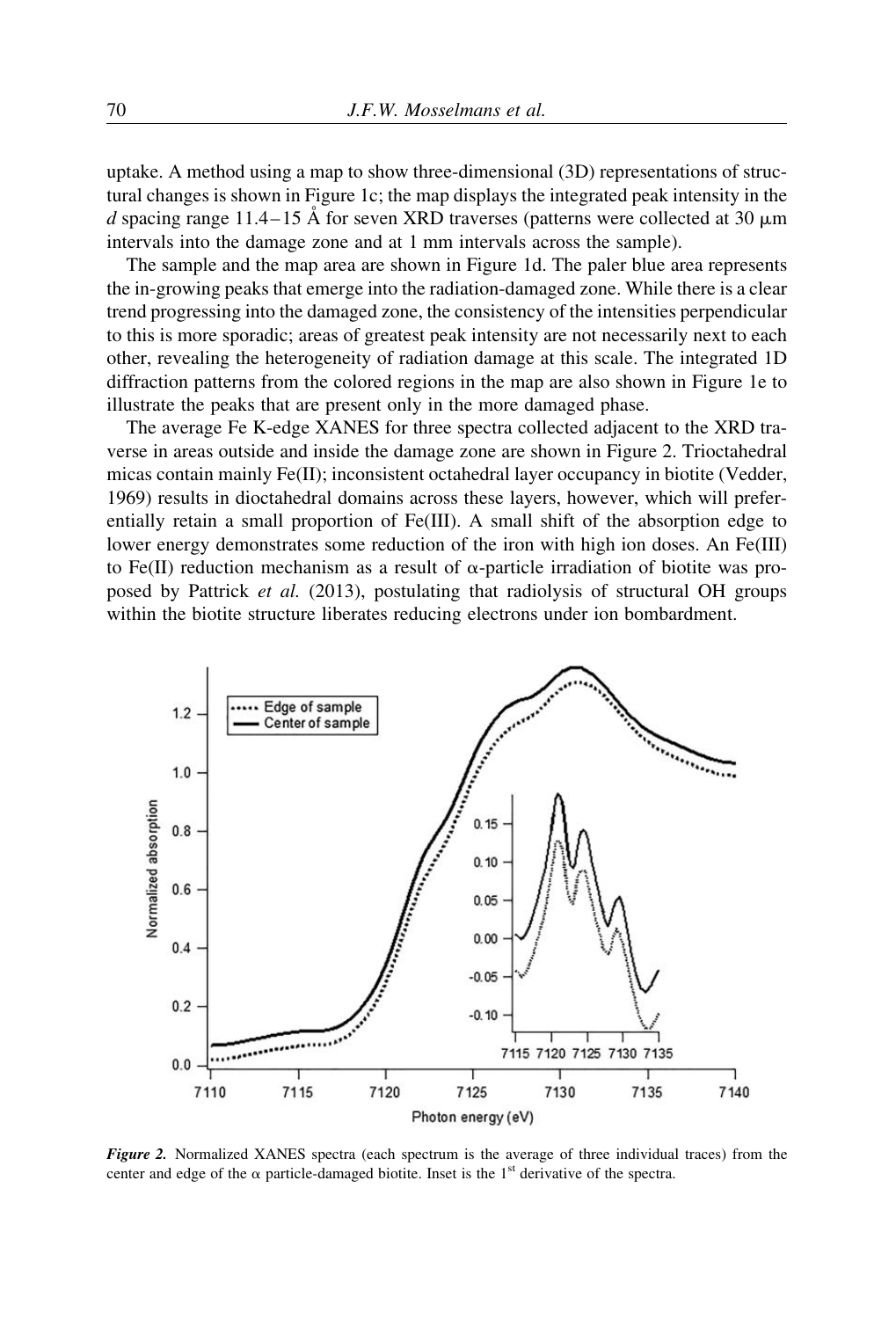#### 3.2. Montmorillonite

The 1D plot in Figure 3 shows the effect of  $\alpha$ -particle damage on the interlayer spacing in the montmorillonite SCa-3. The structure of montmorillonite (monoclinic) consists of two tetrahedral Si sheets surrounding one Al-containing octahedral sheet, plus the cation-filled interlayer. The basal spacing is defined as the  $d_{001}$  distance and this increases with hydration. The  $d_{001}$  distance measured from the diffuse rings in the XRD images collected in the un-irradiated zone is  $14.1 \text{ Å}$ , which agrees well with powder XRD data for an oriented SCa-3 aggregate. The effect of dose on the penetration depth of the  ${}^{4}He^{2+}$  ions can be seen by the stark change in color on the back of the irradiated sample; in the center, where the dose is greatest, the  ${}^{4}He^{2+}$  ions penetrate all the way through the sample resulting in the discoloration. Toward the edge of the beam profile, where the dose is lower, the  ${}^{4}He^{2+}$  ions do not penetrate all the way through the sample and the discoloration can only be seen on the front of the irradiated sample. Where the  ${}^{4}He^{2+}$  ions penetrate all the way through the sample, the change in the  $d_{001}$  distance to 9.5 Å is dramatic, indicating collapse of the interlayer as a result of  ${}^{4}$ He<sup>2+</sup> ion bombardment. This interlayer collapse will have a significant effect on the sorption capacity of the montmorillonite.



Figure 3. 1D XRD patterns collected at 75  $\mu$ m intervals along a path in the  $\alpha$  particle-damaged montmorillonite (SCa-3), showing a change in the interlayer spacing. The pattern at 0 is from the center of the damaged zone. Above are photographs of SCa-3 before and after  $\alpha$  particle damage showing the difference in damage on the front and back of the clay.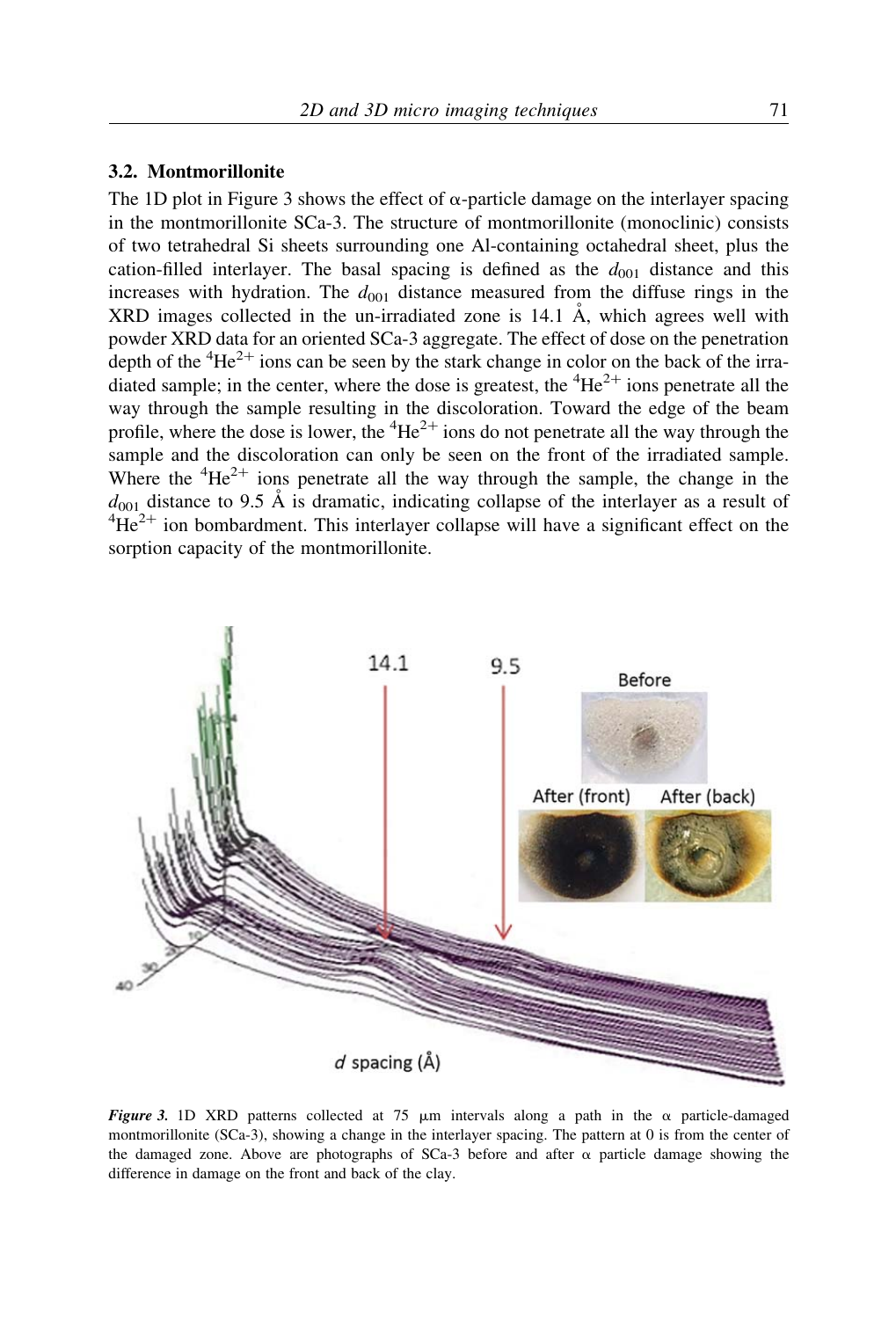#### 3.3. Pt catalyst particle

The carbon framework supporting the Pt catalysts is from an activated carbon slurry which has a pore size of  $\sim$  2 nm. Colloidal Pt is added from a solution of H<sub>2</sub>PtCl<sub>6</sub> and hexadecyl(2-hydroxyethyl)dimethyl ammonium di-hydrogen-phosphate (HHDMA) (the latter controls the Pt cluster size). These colloidal clusters ( $\sim$ 6 nm) are believed to be too big to penetrate the carbon and, thus, Pt is presumed to form a shell around the outside of the carbon particles. The Mo is added from an  $(NH_4)_{6}M_2O_{24}.(H_2O)_4$  solution and is expected to permeate throughout the structure. Horizontal and vertical cross-sections of the particle are shown in Figure 4, a reconstruction from XRF tomography. The Mo distribution (green) is relatively even throughout the particle but the Pt (red) is concentrated around the edge; despite the colloidal control, however, a significant amount of Pt remains within the particle (Price et al., 2015b). This Pt will be less active catalytically than the external Pt because the transport of the reactant through the carbon support will be very slow. Hence, the study has shown that not all the Pt in the catalyst is in an optimal location.

The XANES tomography was used to probe the chemistry of the carbon phase inside and on the surface of the particle. The images in Figure 5 show the results of cluster analysis on the non-normalized XANES cross-section. Bulk XANES and EXAFS studies suggested the Pt state was a mixture of 50% Pt(0) and 50% chlorinated Pt(II) species (Price et al., 2015b). The edge positions in the cluster analysis are all identical and the difference is largely due to the amount of Pt (size of absorption edge). The high Pt loading shows more noise than the other three spectra extracted from the cluster (possibly due to problems in the reconstruction) but all four spectra have similar white lines and edge positions, suggesting that the chemical speciation of the Pt is similar throughout the particle, *i.e.* a mixed chloro metallic state.  $\mu$ XANES imaging is one of the few techniques able to probe such information from inside a particle.



Figure 4. Surface (center image) and cross-sections (from the center) from XRF tomography showing Pt (red) and Mo (green) (left and right images, respectively) distributions on the carbon support.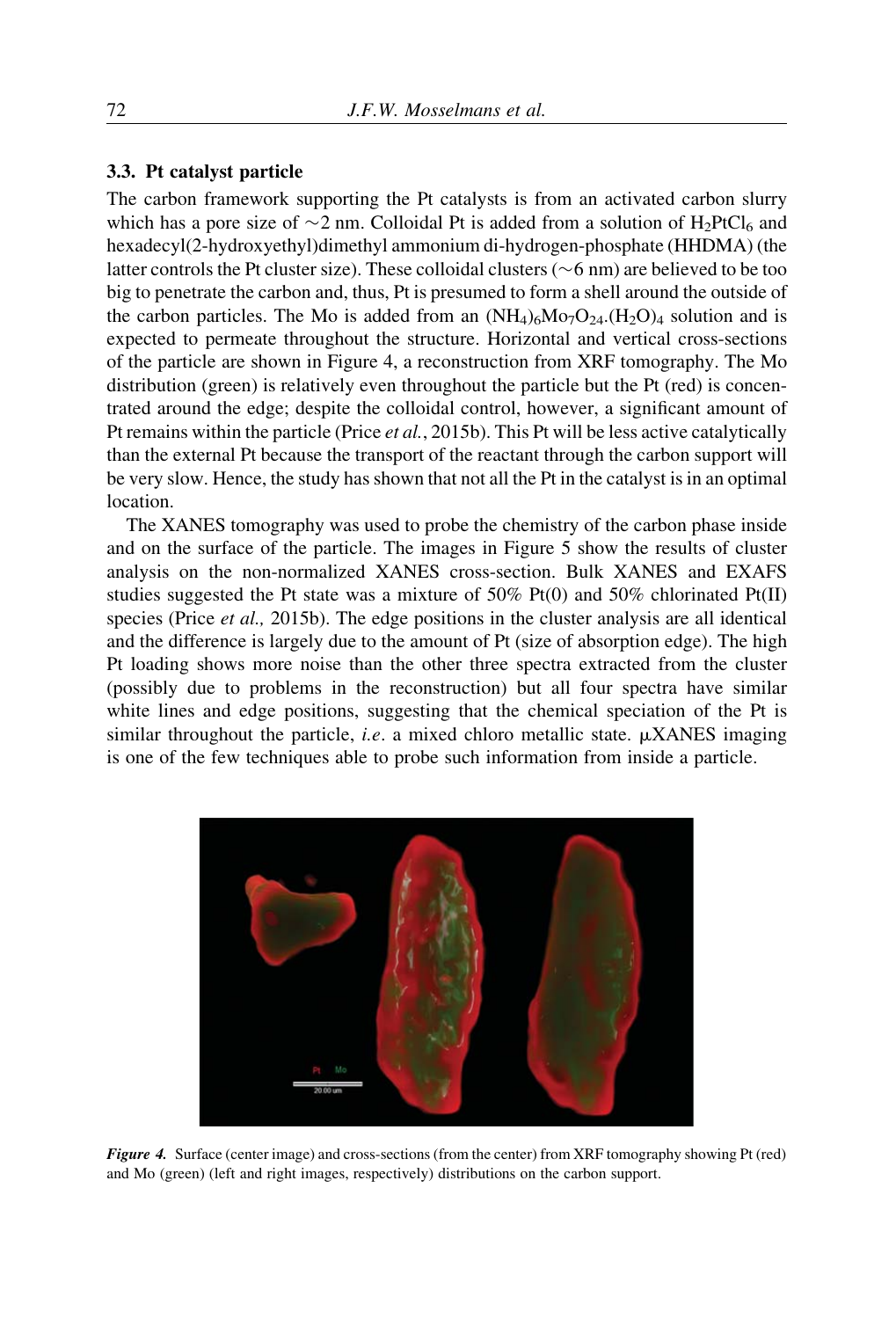

Figure 5. Cluster map of reconstructed Pt XANES tomography datastack (inset) and associated XANES spectra. The color of each spectrum corresponds to the color of the cluster in the cluster map. The blue spectrum is from outside the particle where no Pt is present (figure adapted from Price et al. (2015b) with the permission of the PCCP Owner Societies).

#### 3.4. Co catalyst particle

Results from the  $\mu$ XRD-CT analysis of the Co catalyst particle are shown in Figure 6. The 1D diffraction patterns (Figure 6a) show that there are two separate cobalt oxide phases – CoO and  $Co<sub>3</sub>O<sub>4</sub>$  and one TiO<sub>2</sub> (anatase) phase. A slice from the tomographic reconstruction (Figure 6b) shows that CoO is seen on the outside of the particle while  $Co<sub>3</sub>O<sub>4</sub>$  is seen on the inside of the particle. Evidence of anatase in most of the particle is noted. The XRD of the as-prepared catalyst thus indicates that cobalt and titanium exist in separate phases, which is expected as they are deposited onto the silica sequentially (in this case, Ti followed by Co/Re). This example highlights spatial phase differences in the Co distribution that could not be determined easily by two-dimensional (2D) imaging.

# 4. Summary

The examples given here illustrate how synchrotron radiation imaging techniques can provide information not readily obtainable by other means. A particular strength of these studies is that one can 'resolve spatially' impurities/additional components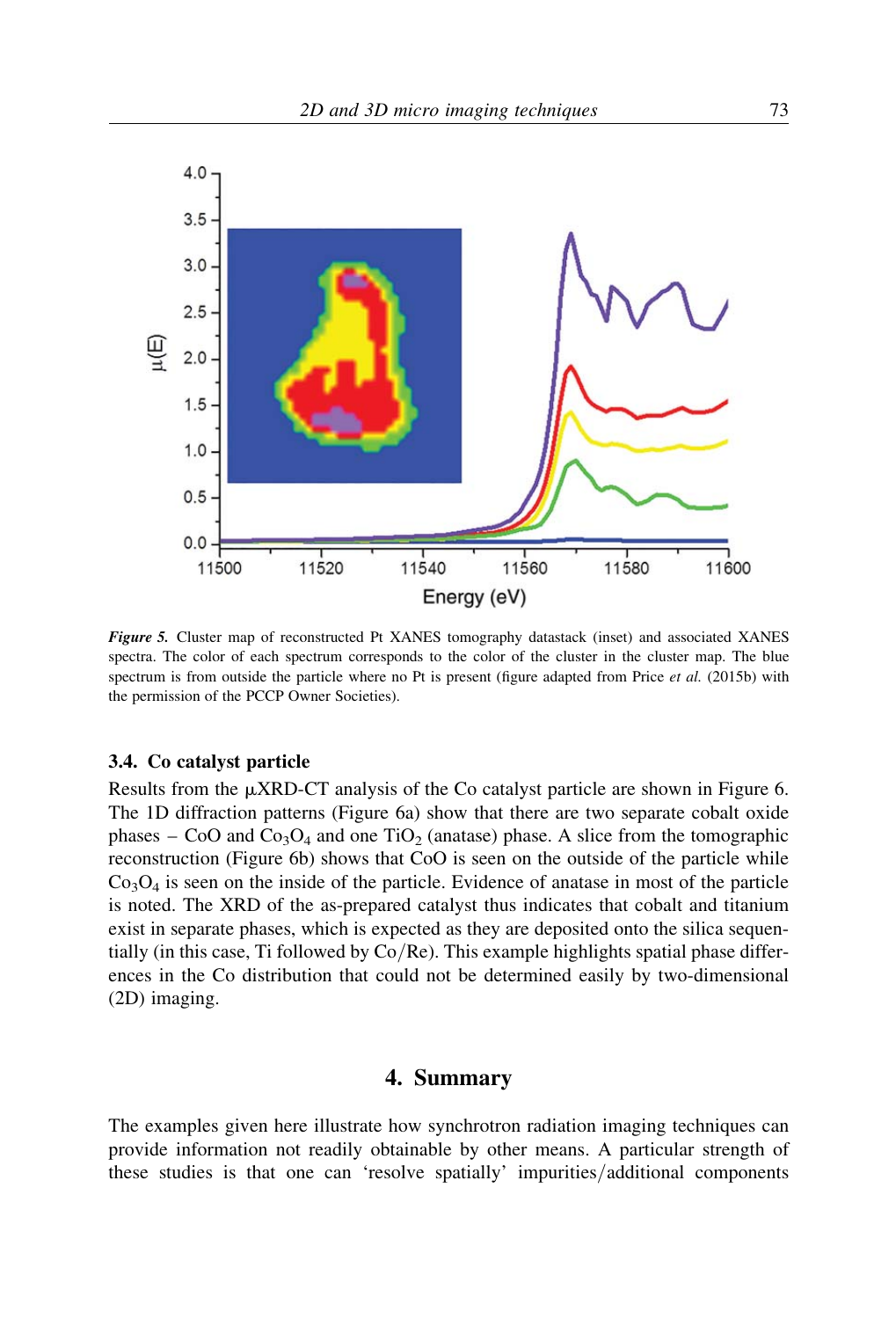

Figure 6. (a) 1D XRD traces from different voxels in 10 wt.% Co, 1 wt.% Re, 5 wt.% Ti/SiO<sub>2</sub>. (b) Slices from the  $\mu$ XRD-CT reconstruction show the location of anatase (green), cobalt (II,III) oxide (red), and cobalt (II) oxide (blue) within the particle.

which are normally below the bulk-sampling detection limit. The mineralogical studies show how the structure of clay minerals and in particular their capacity to trap ions from solution is likely to alter after radiation damage (Bower et al., 2016). Thus these types of analyses can complement results from transmission electron microscopy where a much smaller sample may be imaged in atomic detail; the synchrotron techniques here provide information on how the short- and long-range order change at the micrometer scale. These changes may affect bulk properties such as adsorption. The catalyst examples demonstrate that similar information is available in 3D with suitable samples. Recent experiments on beamline I18 have extended these studies to catalysts under operating conditions, thus following structural and chemical changes while heating or adsorbing liquids is feasible (Price et al., 2015a). Bulk techniques (e.g. XRD) measure an average of all the components within a sample; components with small contributions to the overall signal can be lost. The corresponding spatially resolved technique  $(e.g.$ XRD-CT) reveals these minor components and also their location with respect to the major components in the sample. Many catalysts are metal particles on a support; the location of the particles on the support can vary widely (e.g. homogenous, core-shell,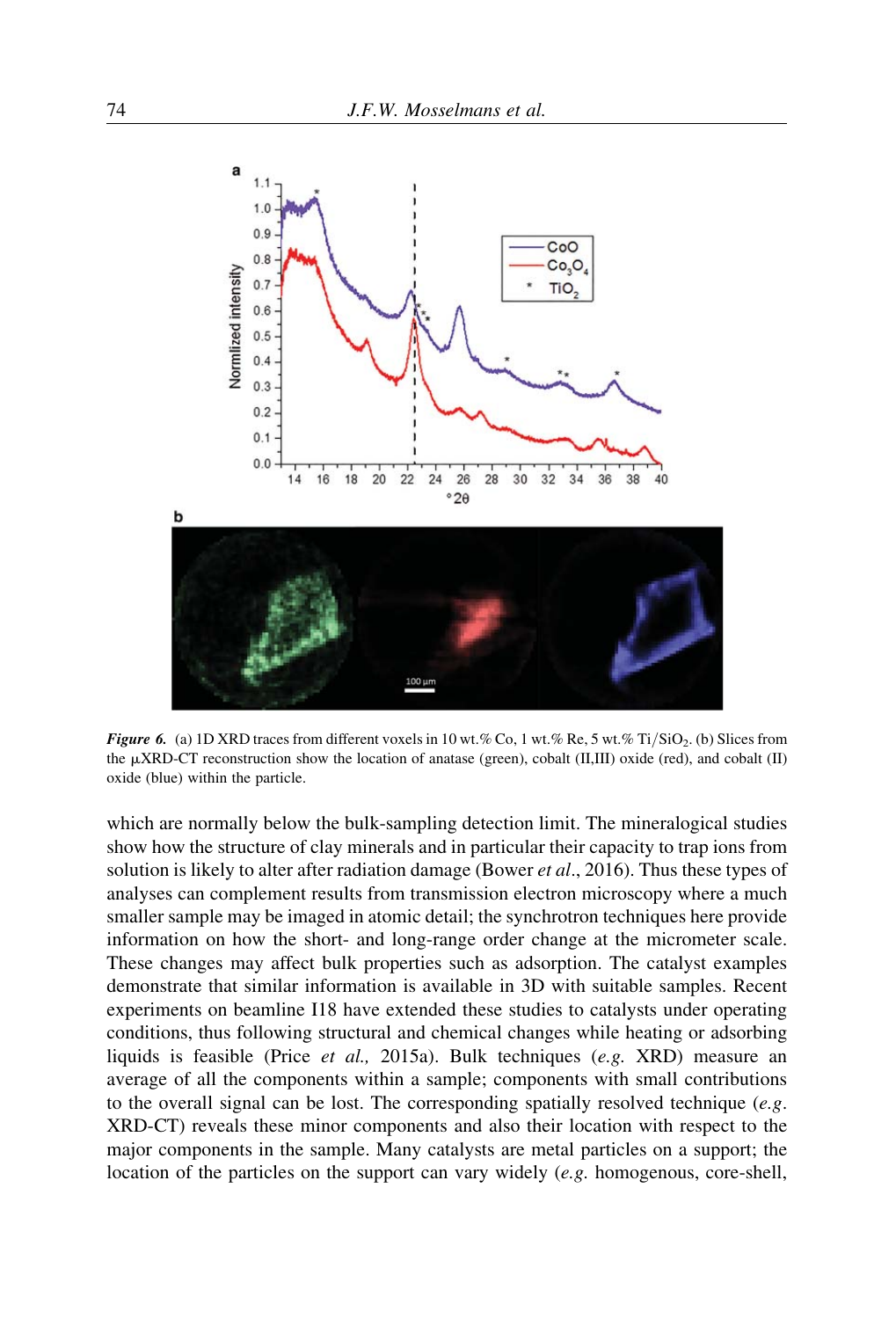random) and this can affect the catalyst's performance. Using spatially resolved techniques in combination with, for example, mass spectrometry, identification of the location of the active material can be correlated to performance, enabling rational design of future catalysts.

A further advantage of 3D imaging over 2D imaging when combining  $\mu$ XANES or  $\mu$ XRF and  $\mu$ XRD techniques is that the potential difference in sampling volumes is eliminated; in order to achieve that, however, 3D studies require rather small samples. For XRD measurements, the energy may be chosen to suit the experiment; for the techniques using X-ray fluorescence, however, the energy of the fluorescence line is dependent on the element(s) being studied. Hence, the attenuation length of the material at the relevant energy must be considered when designing an experiment. For instance, the attenuation length of a standard biotite at the Fe K $\alpha$  fluorescence line is  $\sim$ 40  $\mu$ m, while just above the Fe K-edge (7112 eV) it is nearer to 30  $\mu$ m (Hencke *et al.*, 1993). To study these materials in 3D by XAS methods requires particles which are no larger than  $\sim$  80  $\mu$ m, and even with that size self-absorption corrections must be made.

The recent advent of nano X-ray beamlines such as 26-ID-C at the Advanced Photon Source at Argonne National Laboratory (Chicago, Illinois, USA), ID16 at the E.S.R.F. (Grenoble, France), and P06 at Petra3 (Hamburg, Germany) makes the XRD and XRF techniques applicable on a smaller length scale than that demonstrated here. The number of points required in 3D XANES imaging and the variation in energy makes that a considerable challenge at the nanoscale.

## Acknowledgments

The authors thank Peter Witte (BASF SE) for providing the Pt-Mo/C particle, Andy Smith and Simon Pimblott (DCF) for assistance with the pelletron experiments, Steve Stockley for preparation of the clay samples, David Martin (UCL) for assistance with Co particle measurement, and Mark Basham, Jake Filik, Tina Geraki, and Konstantin Ignatyev (Diamond Light Source) for help with various aspects of the data analysis. The Diamond Light Source is also acknowledged for providing the beamtime. AMB thanks EPSRC for funding (EP/K007467/1). William Bower is supported by NERC DTA at the University of Manchester.

Guest editor: H.C. Greenwell

The authors and editors are grateful to anonymous reviewers who offered very helpful input and suggestions. A list of all reviewers is given at the end of the Preface for this volume.

# References

Basham, M., Filik, J., Wharmby, M.T., Chang, P.C.Y., El Kassaby, B., Gerring, M., Aishima, J., Levik, K., Pulford, W.A.C., Sikharulidze, I., Sneddon, D., Webber, M. Dhesi, S.S., Maccherozzi, F., Svensson,

Allard, T. and Calas, G. (2009) Radiation effects on clay mineral properties. Applied Clay Science, 43, 143– 149.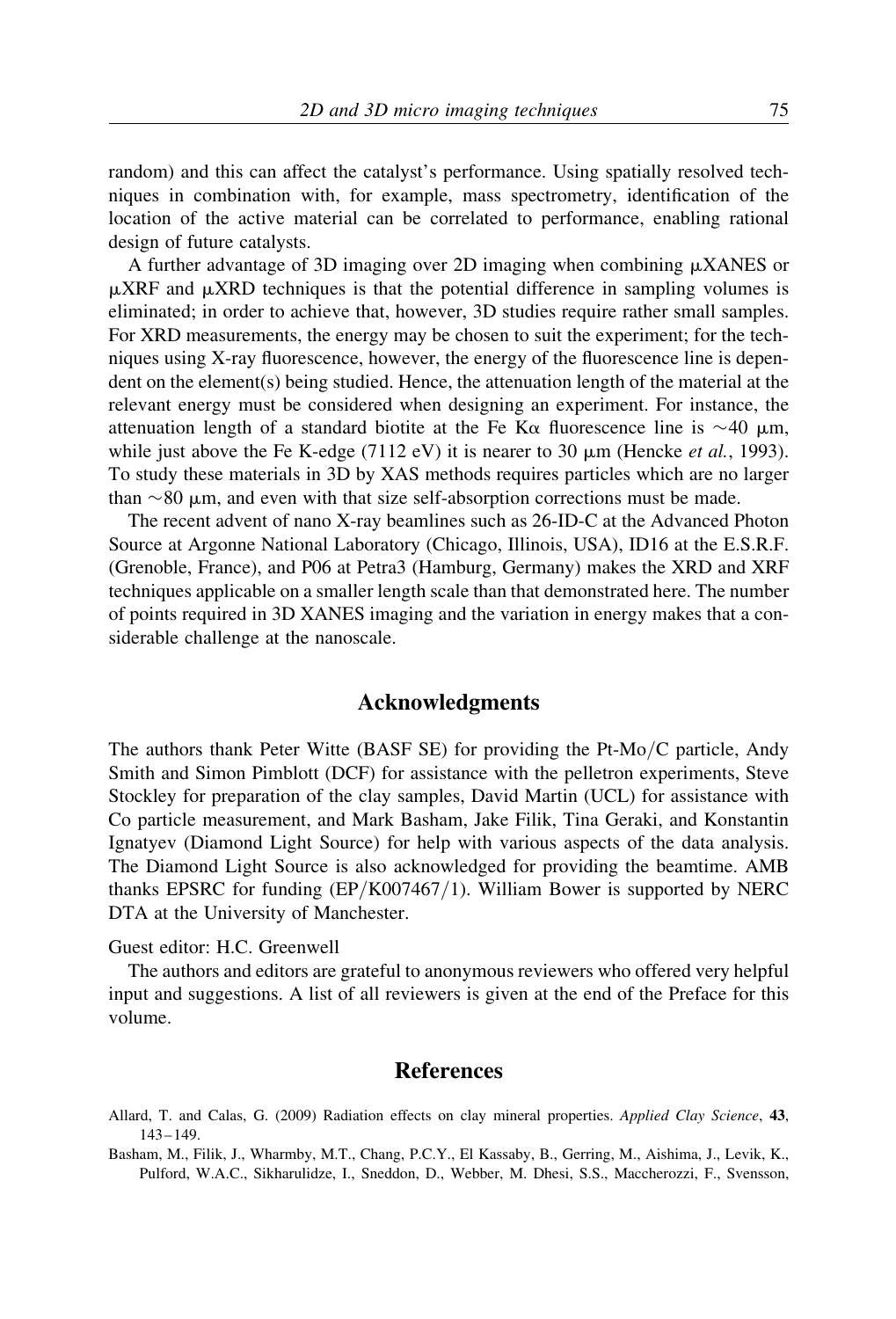O., Brockhauser, S., Náray, G., and Ashton, A.W. (2015) Data Analysis WorkbeNch (DAWN). Journal of Synchrotron Radiation 22, DOI: 10.1107/S1600577515002283.

- Basile, F., Benito, P., Bugani, S., De Nolf, W., Fornasari, G., Janssens, K., Morselli, L., Scavetta, E., Tonelli, D., and Vaccari, A. (2010) Combined use of synchrotron-radiation-based imaging techniques for the characterization of structured catalysts. Advanced Functional Materials, 20, 4117-4126.
- Beale, A.M., Jacques, S.D.M., Gibson, E.K., and Di Michel, M. (2014) Progress towards five dimensional diffraction imaging of functional materials under process conditions. Coordination Chemistry Reviews, 277–278, 208–223.
- Bleuet, P., Welcomme, E., Dooryhee, E., Susini, J., Hodeau, J.-L., and Walter, P. (2008) Probing the structure of heterogeneous diluted materials by diffraction tomography. Nature Materials, 7, 468 –472.
- Bower, W.R., Pearce, C.I., Smith, A.D., Pimblott, S.M., Mosselmans, J.F.W., Haigh, S.J., and Pattrick, R.A.D. (2015) Radiation damage in biotite mica by accelerated  $\alpha$ -particles: a synchrotron microfocus X-ray diffraction and X-ray absorption spectroscopy study. American Mineralogist, 101, 928– 942.
- Brinza, L., Schofield, P.F., Hodson, M.E., Weller, S., Ignatyev, K., Geraki, K., Quinn, P.D., and Mosselmans, J.F.W. (2014) Combining  $\mu$ XANES and  $\mu$ XRD mapping to analyse the heterogeneity in calcium carbonate granules excreted by the earthworm Lumbricus terrestris. Journal of Synchrotron Radiation, 21, 235–241.
- Fittschen, U.E.A. and Falkenberg, G. (2011) Trends in environmental science using microscopic X-ray fluorescence. Spectrochimica Acta B: Atomic Spectroscopy, 66, 567–658.
- Henke, B.L., Gullikson, E.M., and Davis, J.C. (1993) X-ray interactions: photoabsorption, scattering, transmission, and reflection at  $E = 50-30000$  eV,  $Z = 1-92$ . Atomic Data and Nuclear Data Tables, 54, 181–342.
- Jacques, S.D.M., Di Michiel, M., Beale, A.M., Sochi, T., O'Brien, M.G., Espinosa-Alonso, L., Weckhuysen, B.M., and Barnes, P. (2011) Dynamic X-ray diffraction computed tomography reveals real-time insight into catalyst active phase evolution. Angewandte Chemie-International Edition, 50, 10148–10152.
- Leay, L., Bower, W.R., Horne, G., Wady, P., Baidak, A., Pottinger, M., Nancekievill, M., Smith, A.D., Watson, S., Green , P.R., Lennox, B., Laverne, J.A., and Pimblott, S.A. (2015) Development of irradiation capabilities to address the challenges of the nuclear industry. Nuclear Instruments and Methods in Physics Research Section B: Beam Interactions with Materials and Atoms, 343, 62-69.
- Lee, S.Y. and Tank, R.W. (1985) Role of clays in the disposal of nuclear waste: A review. Applied Clay Science, 1, 145– 162.
- Lerotic, M., Jacobsen, C., Schäfer, T., and Vogt, S. (2004) Cluster analysis of soft X-ray spectromicroscopy data. Ultramicroscopy, 100, 35-57.
- Lombi, E. and Susini, J. (2009) Synchrotron-based techniques for plant and soil science: opportunities, challenges and future perspectives. Plant Soil, 320, 1–35.
- Marcus, M.A. (2010) X-ray photon-in/photon-out methods for chemical imaging. TrAC. Trends in Analytical Chemistry, 29, 508-517.
- Materlik, G., Rayment, T., and Stuart, D.I. (2015) Diamond Light Source: status and perspectives. Philosophical Transactions of the Royal Society of London A: Mathematical, Physical and Engineering Sciences, 373, 20130161.
- Messaoudil, C., Boudier, T., Oscar Sanchez Sorzano, C., and Marco, S. (2007) TomoJ: tomography software for three-dimensional reconstruction in transmission electron microscopy. BMC Bioinformatics, 8, 288.
- Mosselmans, J.F., Quinn, P.D., Dent, A.J., Cavill, S.A., Moreno, S.D., Peach, A., Leicester, P.J., Keylock, S.J., Gregory, S.R., Atkinson, K.D., and Rosell, J.R. (2009) I18 - the microfocus spectroscopy beamline at the Diamond Light Source. Journal of Synchrotron Radiation, 16, 818-824.
- Pattrick, R.A.D., Charnock, J.M., Geraki, T., Mosselmans, J.F.W., Pearce, C.I., Pimblott, S.M., and Droop, G.T.R. (2013) Alpha particle damage in biotite characterised by microfocus X-ray diffraction and Fe K-edge X-ray absorption spectroscopy. Mineralogical Magazine, 77, 2867–2882.
- Peacock, C.L. and Moon, E.M. (2012) Oxidative scavenging of thallium by birnessite: explanation for thallium enrichment and stable isotope fractionation in marine ferromanganese precipitates. Geochimica et Cosmochimica Acta, 84, 297–313.